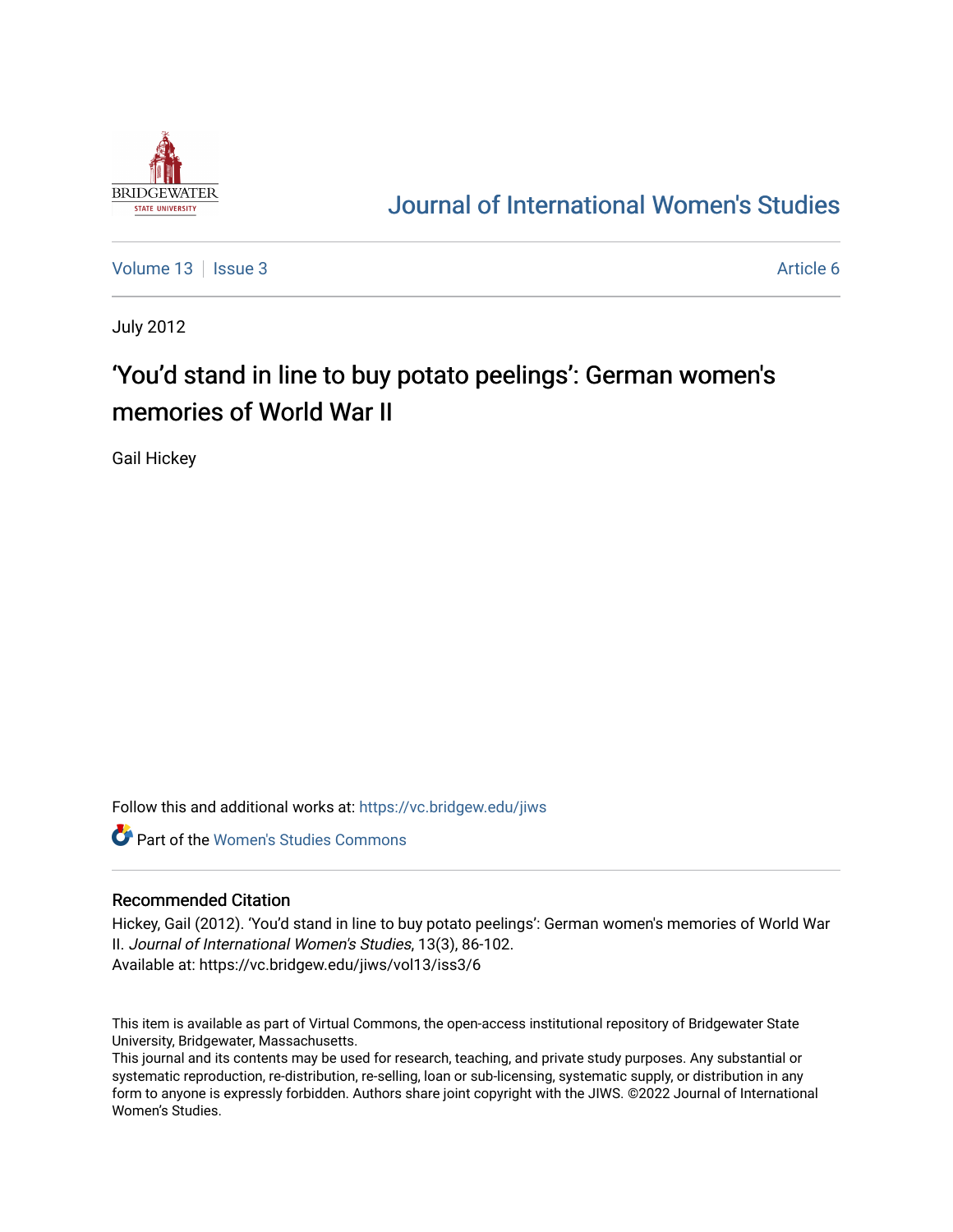This journal and its contents may be used for research, teaching and private study purposes. Any substantial or systematic reproduction, re-distribution, re-leselling, ባሀan or sub-licensing, systematic supply or distribution in any form to anyone is expressly forbidden. ©2012 Journal of International Women's Studies. Hickey: German women's memories of World Ward

#### **'You'd stand in line to buy potato peelings': German women's memories of World War II**

## By Gail Hickey<sup>1</sup>

#### **Abstract**

 How do U.S. women immigrants remember their experiences of World War II? In what ways do these women choose to transmit their memories to the next generation? These are the questions explored in this study.

 Women immigrants have been treated as if they were insignificant actors in history and socialization (Kelson & DeLaet, 1999). Feminist scholarship challenges this portrait of women as insignificant actors, arguing against gender-biased perspectives on the immigration experience. Yet scholarly sources provide little information about the "real life problems" of women immigrants (Barber, 2005).

 Immigration research historically has tended toward historical and demographical data compilations, resulting in a database devoid of personal voice or lived experience (Errante, 2000; Heinemann, 1996). Researchers have largely ignored women immigrants" stories. Studying contemporary European immigrant women's narratives of wartime experience can provide scholars with fresh perspectives on the World War II era.

 This article draws from both the feminist framework and oral history research methodology to record and analyze European immigrant women"s experiences with and memories of war and to illuminate scholars' understanding of women as civilians during times of war. The researcher recounts 10 European women's experiences of and memories about World War II. The study adds to the available literature by considering women's experiences of war, as told by women, and as passed down to successive generations.

*Key Words:* Immigration, World War II, oral history

#### **Introduction**

 $\overline{a}$ 

"You'd stand in lines for potato peelings — to buy potato peelings," Tina<sup>1</sup> declares. Tina"s stories about her life in Europe, like those of other immigrant women in this study, often reference memories of war. More than six decades after the end of World War II, the dead cannot tell their stories; many remaining survivors are in ill health or are too traumatized to recount their war memories. The paucity of access to World War II survivors' stories calls for action on the part of researchers. Firsthand descriptions of everyday life during the World War II era from a variety of sources are vital to our understandings of its impact on the lives of individuals and families. As psychotherapist Ruth Barnett (2004: 100) urges, "We need to gather as much personal experience, through dialogue and recorded testaments, as is still possible ... [we need to know] what it

<sup>&</sup>lt;sup>1</sup> M. Gail Hickey (hickey@ipfw.edu) is a professor in the College of Education & Public Policy at Indiana University-Purdue University Fort Wayne, Indiana, USA. Her research focuses on the experiences and perspectives of contemporary U.S. migrants, with an emphasis on gender. This article was adapted from a lecture given at Kings College, London.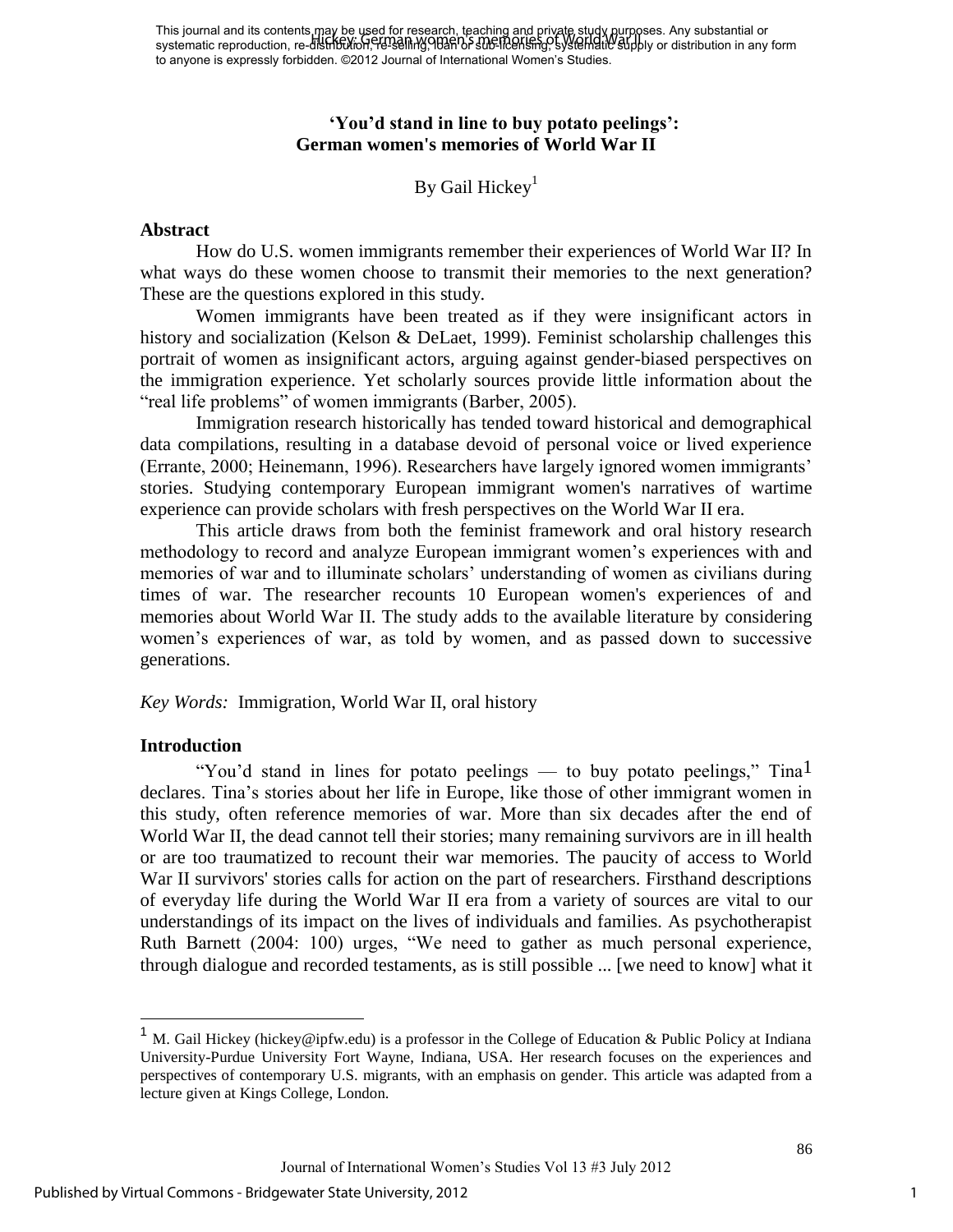was really like for them as they lived it, and not rely on selected images from news reels of the time..." (Elizabeth Heineman, 1996, 2001a, 2001b).

 More than one in five U.S. residents are immigrants or the children of immigrants. Prior to 1965, the majority of immigrants came to the U.S. from Europe. Narratives detailing European immigrants' everyday lives during important historical eras — stories that help define identity and character — will be lost to succeeding generations without specific scholarly focus on this population (Thompson, 2012; De Fina, 2003).

It was anthropologist Erika Bourguignon's compelling question, "How do ordinary people live in extraordinary times?" (Schneider, 1998: x) that brought focus to my own research efforts. Women immigrants' stories detailing personal or family memories of everyday life during World War II, such as those featured in this study, address Bourguignon"s question in unique and, until now, largely unavailable ways.

Most scholarship on Germans" experience of World War II emphasizes "the pain the Nazis inflicted on others [rather than the] suffering of German civilians" (Popper, 2003). Scholars have only recently begun to contest the absence of viable civilian accounts. This study contributes to a new and growing body of literature that challenges a simplistic view of Germans primarily as agents and perpetrators of war by focusing on U.S. German women immigrants' memories of World War II. I include excerpts from ten German women"s stories of survival in the broadest sense of the term, and depict their various roles as civilians during wartime. The main emergent theme of Memories of War is explored in this article, along with subthemes of Emotional/Psychological Trauma, Deprivation, and Displacement. The article enlarges upon researchers' understandings of survival through contextually rich narratives depicting how ordinary people lived during this extraordinary time of extremes, upheaval, loss, and suffering.

## **Theoretical Frameworks**

A review of recorded immigrant history reveals "women"s vecu — their ways of living, feeling, and thinking... their praxis — has been profoundly distinct from that of men" (da Rocha Lima, 1984, 81). Yet scholarly sources provide little information about the "real life problems" of women immigrants (Smith, 1985) since women"s experiences are subsumed under those of men (Halliday, 1994; Jacoby, 1979; Kelson & DeLaet, 1999). Recent photographic essays and media coverage document German women during World War II are portrayed as having occupied typically male positions in factory, government, and military jobs (Taylor, 2011) or in romantic liaisons with American soldiers (Williams, 2009). Feminist scholarship challenges this portrait of women as insignificant actors in migration history and civilian war life, arguing against genderbiased perspectives. Peterson and Runyan (1993) support the use of a gender-sensitive lens to provide a more comprehensive view of world politics. Tickner's writing (1992) reveals the scholarship in transnational relations neglects women"s lived experiences and perspectives, resulting in a masculine bias and providing an inaccurate and incomplete representation of global politics. A portrait of the immigrant woman "as a personality in her own right, with specific needs, expectations and aspirations" is needed (van den Berg-Eldering, 1984).

 Exploring the living memories of contemporary women immigrants through oral history interviews provides researchers and policymakers with valuable firsthand information. Studying contemporary immigrant women's narratives of wartime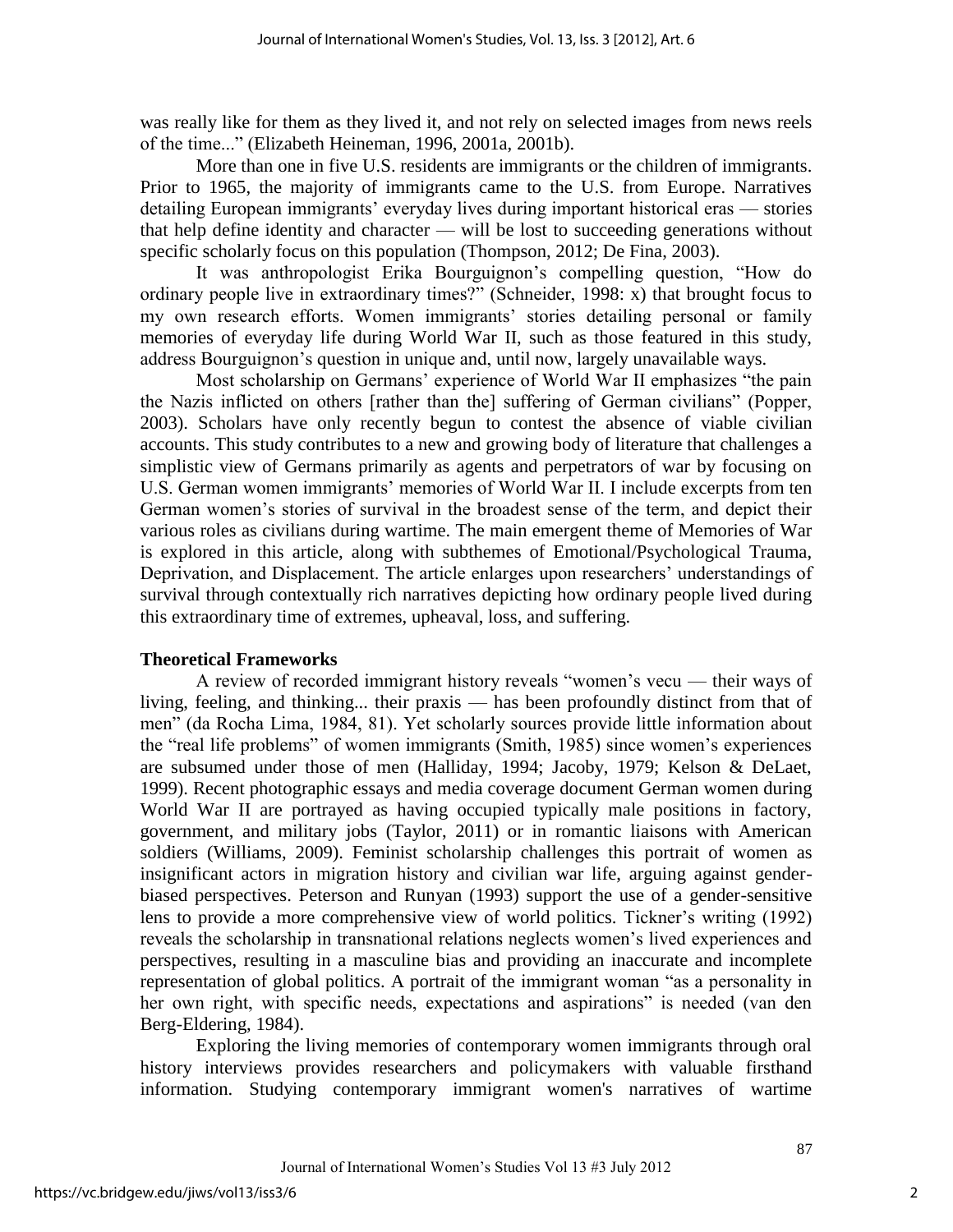experience can provide scholars and other interested parties with fresh perspectives on the World War II era. I draw from both the feminist framework and oral history research methodology to record and analyze immigrant women"s experiences with and memories of World War II, including those memories passed from generation to generation.

 Oral history's potential for exploring female experiences and female values has been well documented (Carlson, 1972; Gluck and Patai, 1991). What has come to be known as the standard oral history frame, in which the interviewer controls topic selection while the informant responds only to questions asked, however, stifles the conversational way most women communicate. Men feel comfortable talking about actions and events (Minister, 1991), traditionally conversing with one another about "personal and affiliative issues that reflect *what they do*" (Stewart, Stewart, Cooper & Friedley, 1990 — italics in original). Women, on the other hand, are comfortable talking about personal relationships, and traditionally converse with each other about personal and affiliative issues that reflect *who they are*. This means that oral historians who insist on using the standard oral history frame when interviewing women usually find the results less than satisfactory. Historian Kathryn Anderson (1991, 12) questions oral historians' poor record for documenting women's subjective experiences, and advises

"My own interviews and those of others show a definite preference for questions about activities and facts and a conspicuous lack of questions about feelings, attitudes, values, and meaning. Traditional historical sources tell us more about what happened, and how it happened than how people felt about it and what it meant to them."

If oral history is to become a vehicle for collecting and preserving women"s experiences, its advocates must take into account the differences in style and content in men's and women's conversations. What is needed is an alternative frame for women's oral histories. Kristina Minister elaborates on the concept of an alternative oral history frame in Sherna Gluck and Daphne Patai"s (1991, 27) book *Women's Words*:

"Once understood and accepted by the participants, the frame regulates the situation and latitude of what the participants do and say within it.... My purpose ... is ... to justify for oral history method the kind of interviewing that women intuitively would like to use when talking with women.... [W]e will not hear what women deem essential to their lives unless we legitimate a female sociocommunication context for the oral history situation."

What is it that women want to talk about? Psychologist Carol Gilligan's (1982) research found women tend to operate from a social context, while men tend to operate autonomously, and that for women the most significant social context is the family. This phenomenon includes women who work outside the home as well as women who do not. Women's issues identified in the intergenerational ethnic oral histories conducted by Corinne Krause (1991) extend beyond the expected life cycle events to work/family conflicts, relationships, food, holidays, and work in the context of family ties.

 When the concept of war enters the discussions inherent in oral history methodology, Robert Benford"s (1996, 189) words help to crystalize the debate. "Whose

3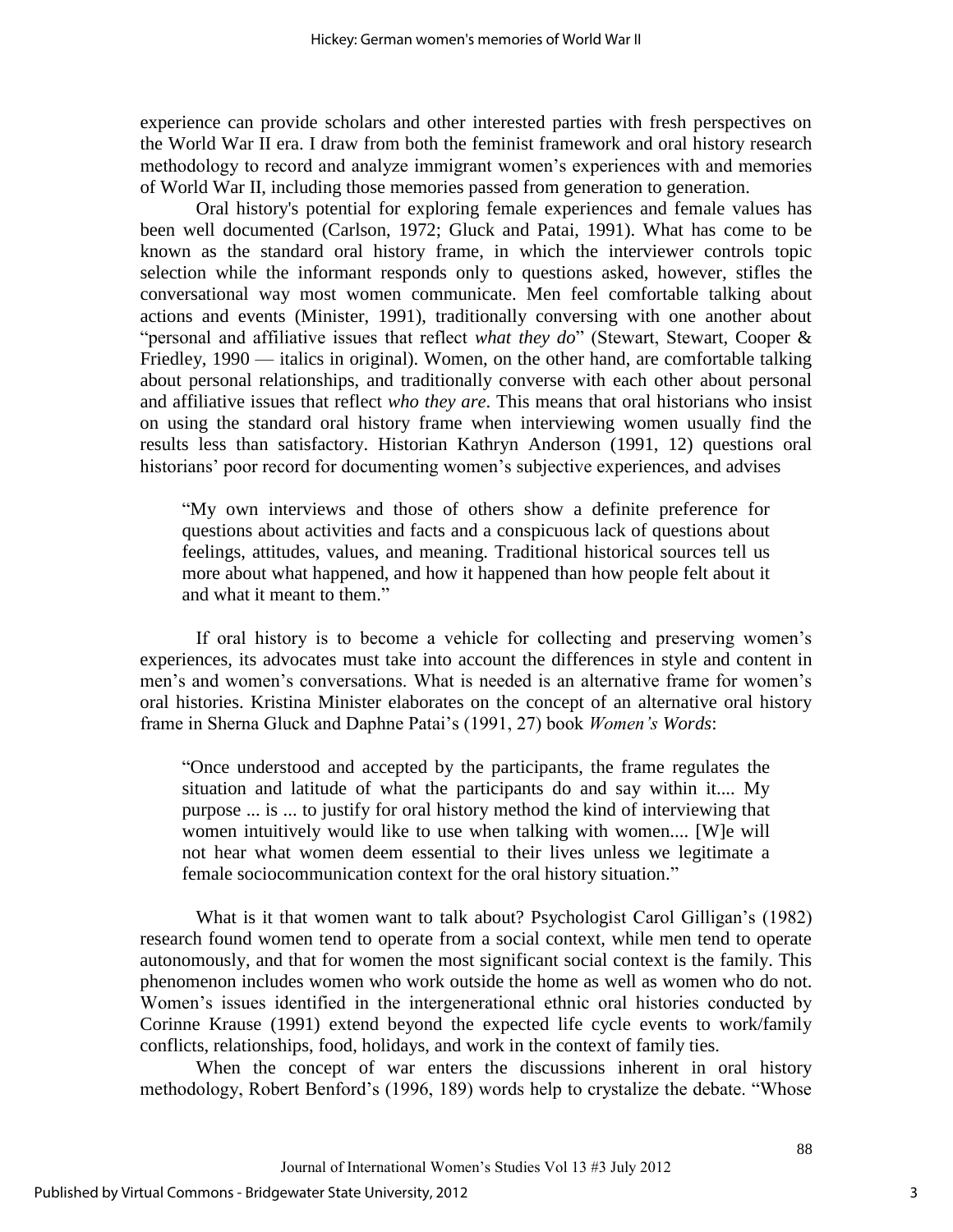history [of war] should be told?" Benford asks. "Should it be his-story or her-story?" As is true with their experiences of immigration and resettlement, women's memories of war tend to differ from those of men. In her study of female experiences of war in Germany 1942-1948, for example, Elizabeth Heinemann (1996, 359) found German women"s own narratives of World War II "typically begin with their husbands' or fathers' departures [and] emphasize [women's] sufferings and losses". Women's references to women's and girl's everyday activities during World War II universalize war experiences through stereotypically female experiences. Yet Heineman claims German women's narratives of war came represent the experience "of the entire wartime generation.... Everybody was trying to get something on the stove to feed their children; everybody was clearing away the rubble" (Heinemann, 1996, 354). Similarly, Rosenthal (1991) notes World War II civilian narrations — usually women's — provide researchers with accounts of expulsion, flight, changing dwellings, and other everyday experiences not available through other sources. The government counted on women "to make up deficiencies in diet, clothing and comfort brought about by war" (Braybon & Summerfield, 1987, 235). Civilian women coped with "rising prices, low wages, food shortages, blackouts, bombing, poor transport, childcare and care of the elderly and sick relatives, as well as evacuation, conscription and loneliness" (Macey, 1991, 43).

 When researchers set out to document women's experiences of war, they tend to rely on primary source accounts already in existence, such as diaries and letters (Macey, 1991). This study represents a departure from previous feminist research on women's memories of war in its use of oral history methodology. Oral history research recognizes the historical value of ensuring the systematic collection and preservation of living persons' accounts in their own words. In fact, oral history methodology's narrative underpining has been found to be a normal and natural response to war experiences. Cultural anthropologists view narrative as a way individuals attempt to make sense of chaotic life events, such as trauma or illness. War as trauma introduces "biographical disruptions" into individual's lives because war disrupts normal social structures. War narratives serve as powerful means for accessing meaning, but also facilitate integration of war experience into the normal fabric of daily life (Becker, 1998; Kilshaw, 2005). Individuals use narratives to rebuild their sense of self and of their social location by telling stories to articulate and mediate disruption. These narratives permit individuals affected by war to restructure and reconfigure disrupted identities (Becker, 1998). As medical anthropologist Allan Young wrote, narrative "gives the choatic surface [of wardisrupted identity] a coherent subtext" (Young, 1985, 185).

 Reconstructive narratives cannot be developed in isolation. Instead, such narratives must be produced through dialogue with others (Young, 1995). The current literature on feminist frame oral history methodology depicts oral history interviews as a dialogue "created by the interaction between women recalling their lives and the researcher seeking historical knowledge" (Barber, 2005, 69). Stories from the past are told and retold to make sense of current experiences (Neisser, 1994). Through feminist frame oral history interviews (Minister, 1991), the women immigrants in this study retell World War II experiences while reconfiguring disrupted identities from the past in ways that help them make sense of the present.

 Paula Hamilton's (2005, 11) discussion of "how remembering [is] a constant ongoing revision, a dynamic process" informs this researcher's understanding of the place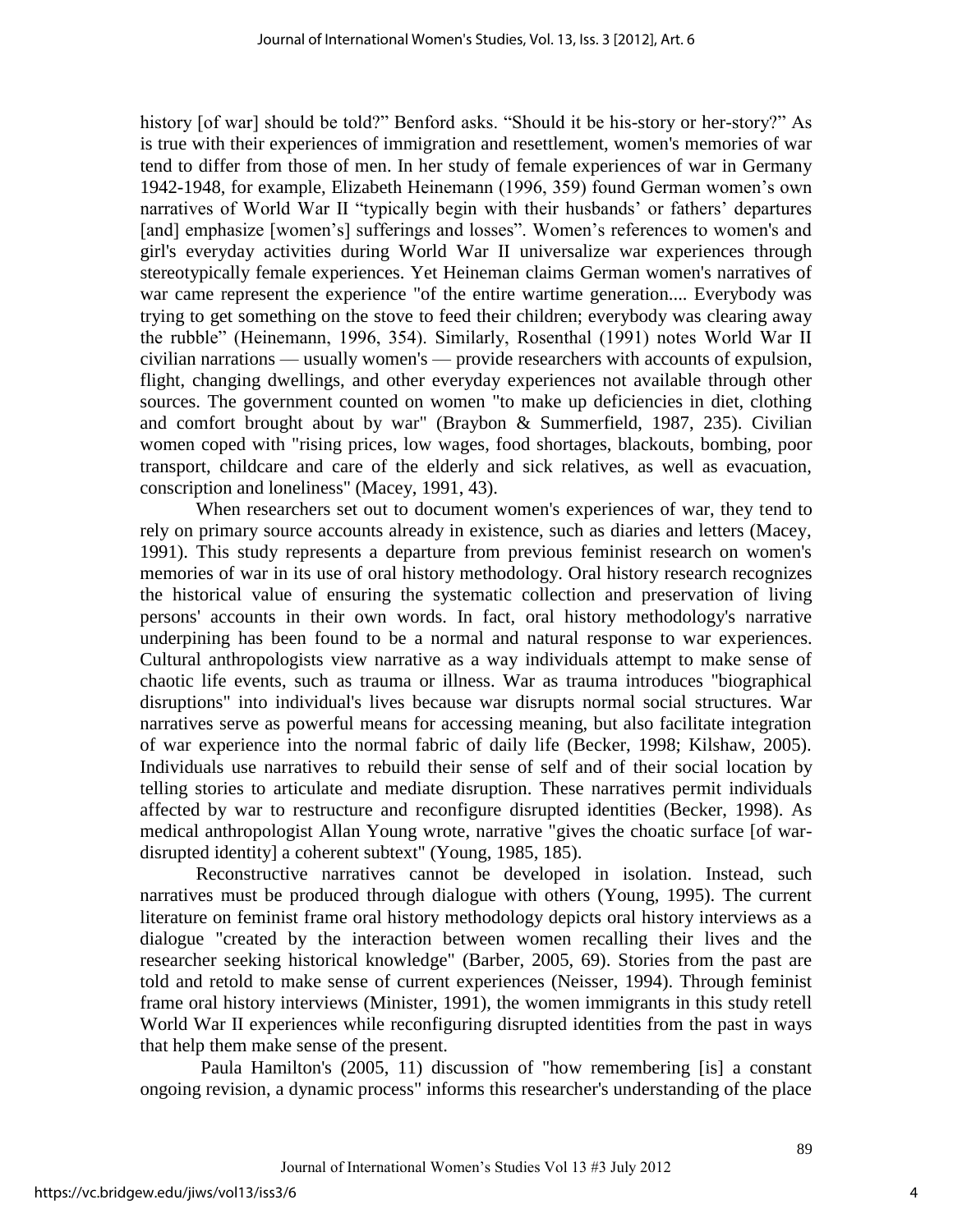of oral history in the preservation of war memories. Marilyn Barber's (2005, 69) feminist oral history perspective of giving "voice to women who otherwise are silent or subordinate in the historical record" lends validity to the research process. Similarly, Alessandro Portelli 's (2003) illustrative examples of oral history researchers' ability to amplify the voices of individuals and place other accounts of war into the public domain serve as theoretical models. This article recounts gender-based experiences of and memories about World War II. The study adds to the available literature by considering women's experiences of war, as told by women and as passed down to successive generations.

#### **Methodology**

 Ten European women immigrants residing in a city located in the Midwestern United States participated in audiotaped oral history interviews averaging 2-4 hours in length. Interviewees arrived in the U.S. with their families as children or young adults between 1947 and 1971. Nine interviewees self-identify as ethnic German; one interviewee is Austrian. A semi-structured, open-ended questionnaire lent consistency to the interview process.

 All interviewees were voluntary participants. Local residents who learned of the study identified some interviewees; others were identified through snowball effect. Drawing upon Kristina Minister's (1991) feminist frame for interviewing, immigrants were individually interviewed in their homes or workplaces. A professional transcriber typed the audiotaped interviews. Each interviewee reviewed her own transcript for clarity and accuracy. Data from transcribed oral history narratives were analyzed using both open and axial coding. As Miles and Huberman (1994) suggest, written narratives may be coded for main themes and sub-categories that intersect with main themes, as well as analyzed for code, concept, and category. Narrative excerpts relating to the main theme of *World War II memories* were included in the analysis for this article. Subthemes, including Memories of Emotional/Psychological Trauma, Deprivation, and Displacement, are interspersed with immigrants' narrative excerpts and discussed in the next section.

#### **Analysis and Discussion**

 The emergent theme Memories of World War II, coupled with subthemes of Emotional/Psychological Trauma, Deprivation, and Displacement, is the focus of this article. While some interviewees did not recall personal memories of trauma or hardship, each was affected personally by her family"s wartime experiences. Narrative excerpts illustrating the main theme and/or subthemes are considered below.

#### *Emotional/psychological trauma*

 Survivors of war and genocide often have strong memories related to the emotional and/or psychological trauma they and their family members endured. Representing survivors' memories the way they remember them does not take away the trauma. It does, however, "validate their sacrifices, legitimize their wartime deeds ... and most important, infuse their past with moral meaning" (Benford, 1996, 191).

5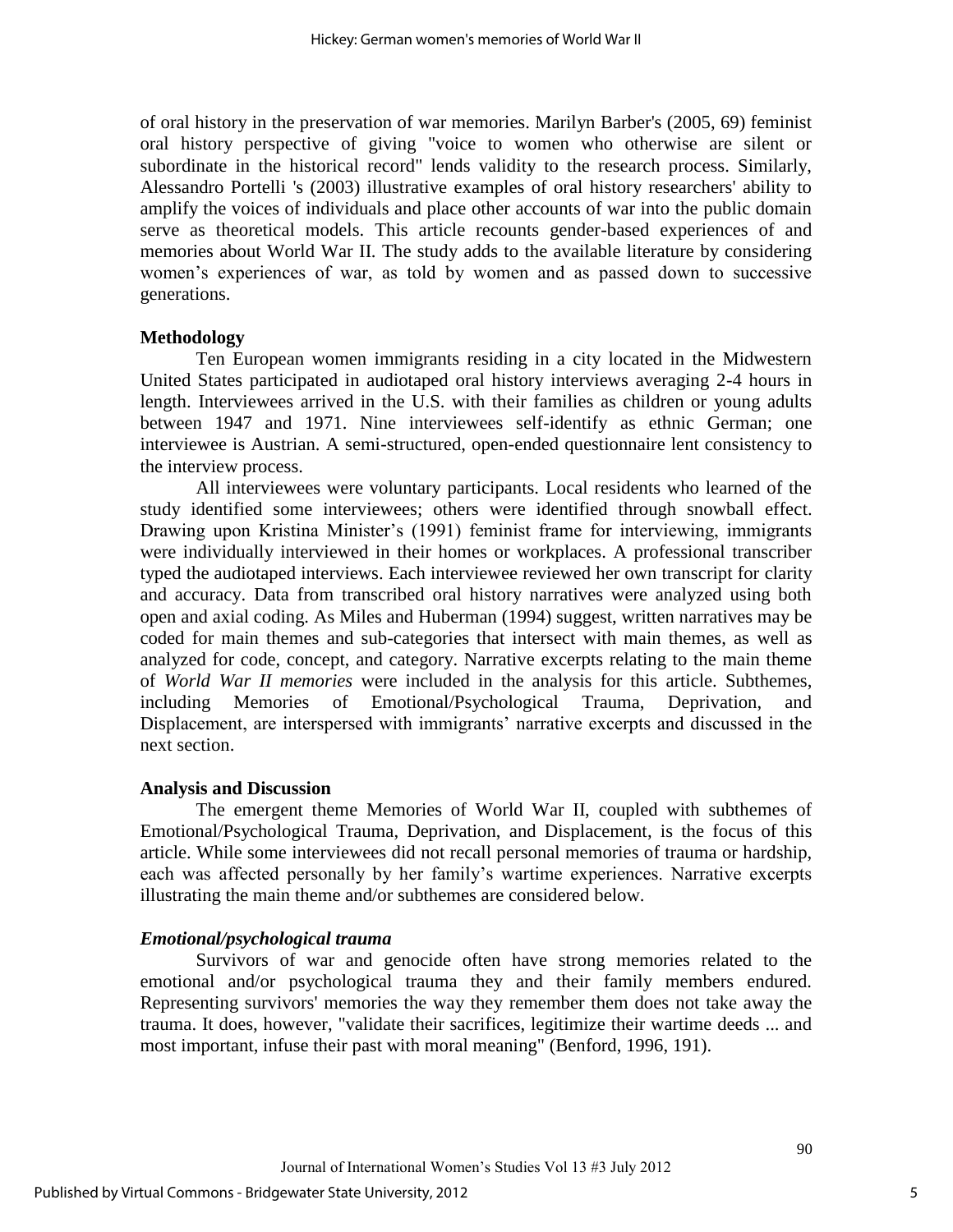Hildegard was very young when her family first left their home in Germany. She has specific memories of the war — both of her family's and her own individual experiences.

"When the tanks came by, we ran into the fields because we didn"t know what would happen.... They couldn't care less who or what they ran over. If they ran over a wagon with people, so be it — it didn"t matter."

"I was eight years old when we left our farm," Hildegard recalls. "We didn"t even question [why]. See, my folks never had a radio — so you didn't know what was going on during 1940 to "45 in Germany [or] Poland. A lot of people just … didn"t know."

In retrospect, Hildegard believes her father was in denial about the war. "My father was not for what was going on," she explains, "and since he was not for all what was going on, what little he heard by word of mouth he did not have to listen to." If neighbors who had gone into town returned with the news "Hitler is going to speak tonight,' Hildegard's father would not listen. "He just went about his work, and we children went about our school…. I would just work on the farm, and go to school, and then come home .... do your homework, be a kid, and that"s it."

 Once friends and neighbors began to disappear from Hildegard's village, her father could no longer ignore the political situation. "They took the mothers with tiny babies and sick people first, and put them on a train and took them out," she remembers. "This was in 1939 and 1940. Hitler took all the German people out about "40. Later on, all the mothers with older children left, and then at the end the men with horse and buggy were allowed to leave."

Hildegard"s family was forced to leave their home when she was eight. By the time Hildegard was fifteen, she and her family were separated. As an able-bodied young woman, Hildegard was classified as a "worker" and forced to serve the wives of a series of military officers in au pair or maid capacity. "I had to learn early in life that you have to fend for yourself," she acknowledges. Her life often was extremely difficult. "I remember sleeping out in the open field … sleeping on steps — cellar steps just to be out of the cold … just hoping that nobody would [rape] me."

For a time Hildegard actually contemplated suicide. "It was getting bleaker and bleaker." Yet her faith was strong. "My source of strength was the Lord," Hildegard states, "[and] I just knew full well that that was wrong … to even think of doing away with your life." Further reflection causes Hildegard to realize her upbringing also was influential on her decision to stay alive. "What if my parents would find out I died by my own hand … by my own will?" she says. Finally, Hildegard and her newfound friend Sophie decided to take matters into their own hands and determine their own fates. "I decided to run away [from my au pair job]," she remarks. "I mean, if they were torturing me to where I would [commit suicide], then I was willing to risk it all…. War is very cruel."

Hildegard"s father and brother were taken to boot camp, ending up in different camps until after the war ended. "My brother was only sixteen at the time," she recalls. "[Both] my dad and my brother were mistreated — beaten." Hildegard"s father doubts he would have survived to bring his family to the United States had he not eventually been

6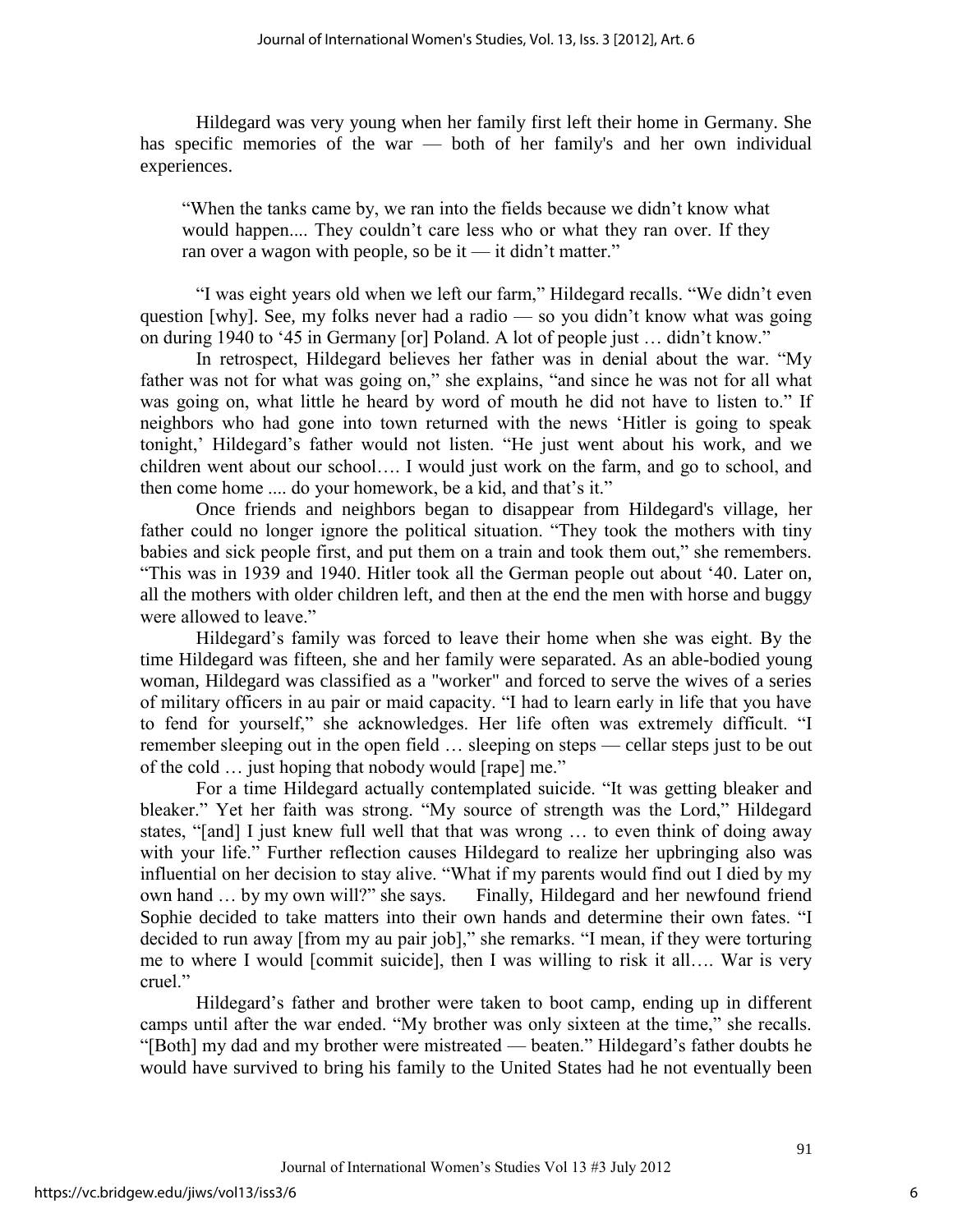released. Her father often told the family stories of his time in camps. Here is one example:

"You might lay down in the evening and [be] so cramped that if one wanted to turn around, the whole group of ten men that was in that tiny little room, on the floor on straw, had to find ways to turn because they are so crowded. It was not unusual [to] wake up in the mornings and you would be laying next to a corpse ... a dead body."

 Annie's mother was pregnant when she and Annie's father escaped. "I was born in Klivenfut, Austria, in 1945. So, I was born right after the war ended," she relates. Annie's parents' stories of their wartime trauma, as well as Annie's own refugee camp experiences, helped shape her personality.

"There were periods of time when my parents traveled, when she was carrying me that the bombs were falling. It just so happened that it was when she was carrying me. But people would say, 'Go in a bunker'. And she would say, 'No, if I'm going to die, I'm going to die out here'. So, there she was out there running and watching the bombs falling and being eight months pregnant ... and having four little kids running around."

"It's a miracle that we survived," Annie continues. "During the war they didn't have medicine. I had pneumonia. I was only a few months old and there just wasn't any medicine to give [wipes tears from her eyes]. Just the thought of what my mom went through…."

Annie"s siblings also were deeply affected by their wartime experiences as children. "My brother Gene still has nightmares," Annie insists. "He'll scream at night because he'll see the planes falling and the bombs.... Well, he was about 4, just an impressionable age, old enough that he knew something was happening, but he couldn't understand it." Now Gene is an old man, Annie opines, "and he is still having nightmares about something that happened so long ago. So it hasn't gone away. It is *with* us."

 Sigrid was a toddler when her family was forced out of Germany, yet the vivid stories of that difficult time are part of her character even now. "We were pushed into cattle cars, kind of like animals," Sigrid shudders. "Train cattle cars with doors open [and straw in them … they all stunk." Sigrid barely remembers the train ride, yet she heard the story often from family members in Germany. "[It] just seemed to be something they couldn"t get over real easily," she concludes.

Sigrid"s parents and older siblings, like Annie"s brother Gene, still have fearful memories of the war. "It was like, you know, the Vietnamese soldiers [when war experiences] come back and things haunt them and then they have these relapses. My parents would talk about this neighbor and this family [being killed]." Sigrid"s parents actually saw people "losing their minds and hanging themselves because they just couldn"t handle the stress any longer," she reports. "[People] would take belts or pant legs and just hang themselves from a tree, because bombs were falling all around them." Friends and acquaintances who tried to escape their homelands "were shot…. They couldn"t escape. A lot of people were shot because they tried to escape on foot at night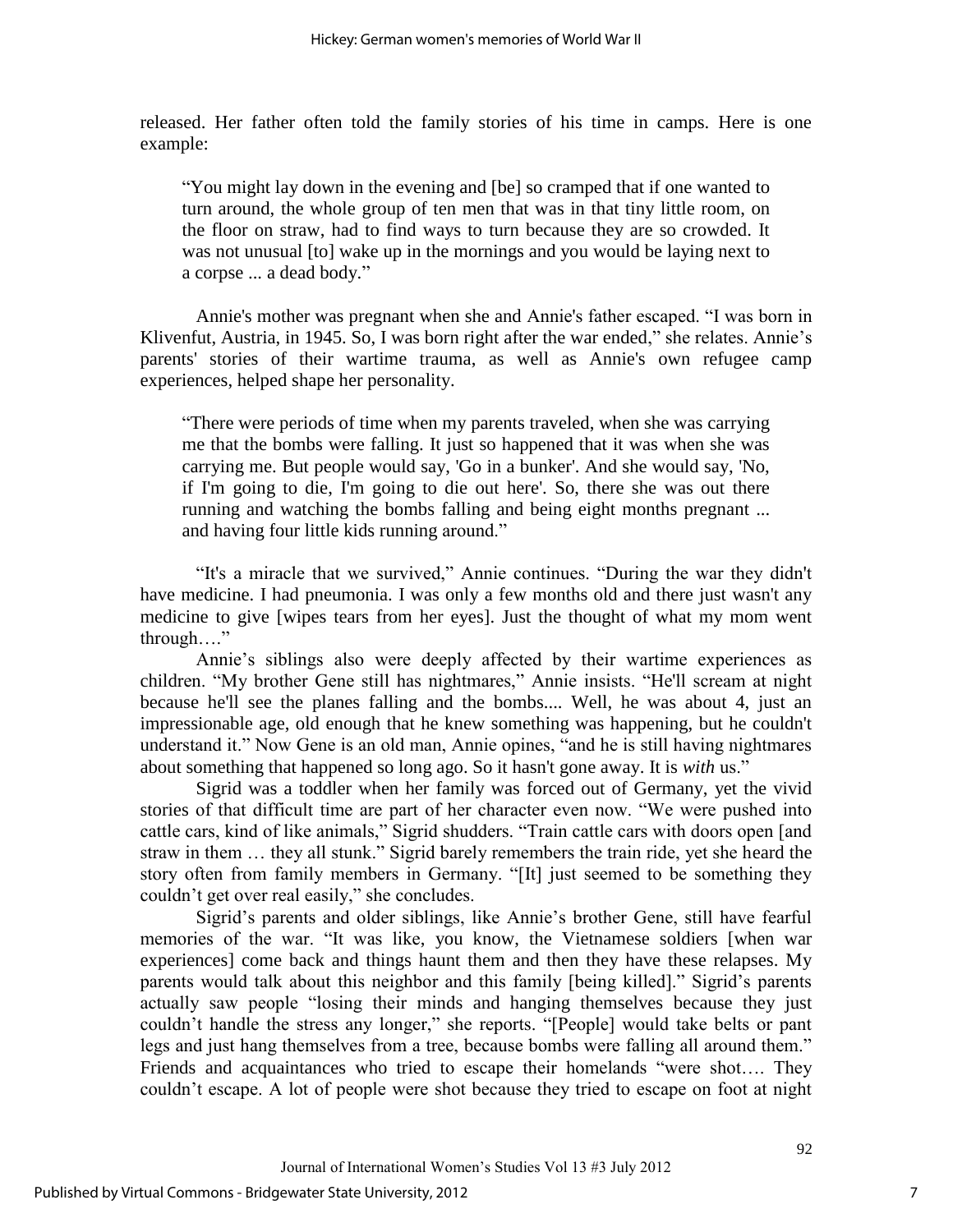through fields and farms. Did I know anybody who was shot? No, but my mother did." Sigrid"s account continues:

"I was only just two or three, so all I know is from hearing this over and over. Talking about it and *talking* about it ... until finally they got here. A good seven or eight years it was [before they stopped talking about the war]. You know, [they would] reminisce [about] those times when the bombs fell and Mrs. So-and-So and Mr. So-and-So got killed. When the bombs were falling all around us and I think that"s why some people just knew they were going to die — so they ended their own lives. They were scared all the time, and there was no food."

Emotional trauma induced by war experiences marked Tina"s childhood as well. "I was born in 1938, and the war in Germany broke out in 1939," Tina reflects. Many war-related experiences continue to affect Tina"s life as an adult. The popular songs of the time color her memories even now, she says. Her mother would not read to Tina because "we had to have our windows all covered. You couldn"t have [lights] on, mostly candlelight." Tina"s mom sometimes opened up the oven and read to her children by the flickering firelight. "But every night she would rock me and she would sing to me," Tina recalls. "Today, the country and western singers sing about life, about the times they live in. My mother sang to me about war time." What were the songs about?

"About the war … about orphans as the war came to an end … about mothers whose husbands got killed and they want to marry a new man but the man didn"t want the children so the mother put them in the basement and starved them to death … songs like this. These were songs about the times."

Her mother"s songs, Tina believes, encouraged her to behave. "The worst thing I could picture was being an orphan and, to hear about all of these true stories about that actually happening ... to think mothers could actually do that [to their children], yes, I really walked the line," she says firmly.

Their mother's songs did not as heavily influence Tina's brother, who was older when the war began. "When my brother turned 16," she whispers, "he was handpicked as a Nazi Youth. He was one of those super little children, smart children [who] excelled at a lot of things." Her brother's teacher, Tina says, "was already a Nazi, but nobody knew this. [That teacher] groomed my brother and he went on a ski trip and never came back home again. They kept him.... We didn't see [my] brother again until he was 22."

What did Tina's parents tell their children about the war? "We didn't talk so much about the war," Tina responds, "we just [lived it]." Tina recalls occasions when the entire family crept downstairs to their basement to sleep. "Like when the American [soldiers] came into town and would run through the streets and throw grenades, we always went downstairs into the basement and slept there," she explains. "I always slept in the bathtub because the bathtub was iron and I [felt] safe in the bathtub."

How did Tina's family react when the war was over? "The war was 'over'?" Tina asks rhetorically. "When a war is over, it isn't *over*. The thing that is over is the shelling, the bombing. But life isn't normal. Still is not normal." How had everyday life changed?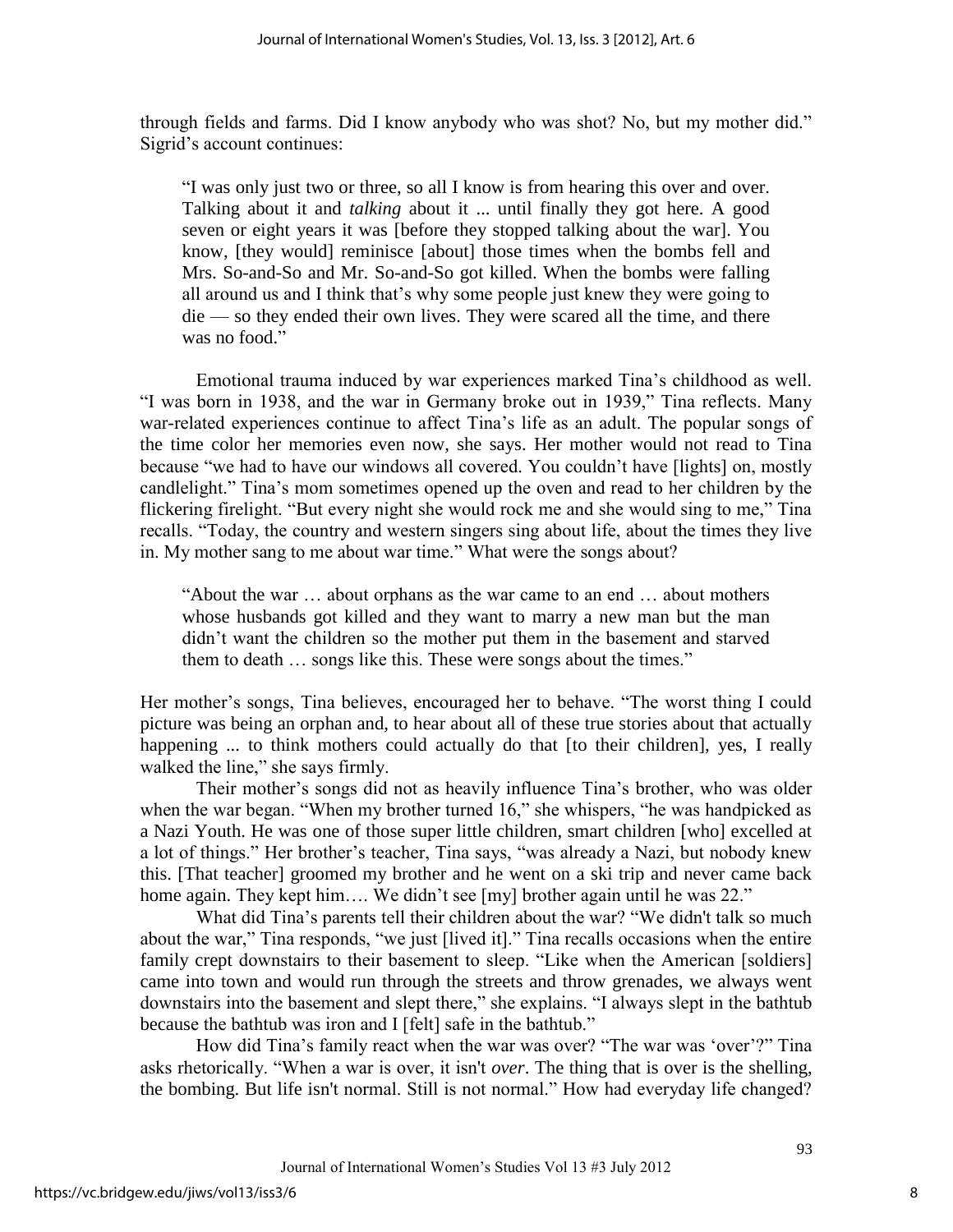"There is no food," Tina says. "There is no housing. There is no water. There is no electricity. There is nothing. So you go for years and years and try to recover."

 Elizabeth was a young bride during World War II. She and her husband were displaced from their homeland in East Prussia to Osnabruck in West Germany. "We had always to expect that one day the Russians might move farther west and take over the territory where we lived," reports Elizabeth about her family"s time in Osnabruck. "And we had seen so many horrible things committed by the Russians that, when we had a chance to go to the United States, we grabbed that chance!"

Susanne"s family was forced-marched to Poland, where they were obliged to farm Polish farmland (see section on Displacement, below). Hitler had "overrun Poland," Susanne says, and "wanted a government where he was able to do what he wanted…. And we had very little (if anything) to say [about it]," Susanne concludes. "If you said too much ... he would have not hesitated to put you against a wall and ... give you a bullet!"

#### *Deprivation*

Some interviewees' memories focus on personal and/or familial suffering as a result of the war's demands on civilians. During World War II civilians coped with low wages, rising prices, food shortages, blackouts, evacuation, and poor transportation. In Germany, women took on the tasks of making up deficiencies in diet and clothing, and also sought ways to improve others' comfort (Braybon & Summerfield, 1987, 235). "I had to personally suffer during the last two years [of World War II], physically suffer," Elizabeth recalls with a shudder. "To live under those conditions was difficult." When she and her husband arrived in West Germany, they quickly realized families there had not suffered the same degree of deprivation as those in East Germany. "These people had not suffered anything during the war," Elizabeth states. "Most of them still had their houses intact. No air raids had been there, and they had to move together to accommodate 'all those terrible refuges.' They resented that and, consequently, we always felt that we were only tolerated and more or less hated."

Hildegard"s family was displaced (see next section) and, when they attempted to return home, the family was stopped by Poles. "My whole family were stopped," she recalls. "My folks, and brother and sister, had boots on and they were stripped of their boots. All four of us in my family, at that point, were stripped of the shoes from our feet by the Polish people. And my father was stripped of his coat and given a coat that had patches upon patches upon patches. In my mind"s eye, I still remember that coat — and the cold."

 Sigrid and her family suffered the most deprivation after arriving in West Germany (see next section). "There was no place for us to live," she reports. School buildings had been made available for immigrants, "which we were … immigrants," Sigrid sighs. Everyone — men, women, and children — all slept in schoolhouses, "with a mattress-type [bed] made of straw farmers used for the animals.... You got one blanket per person to use to cover up, and the straw was also humped together for your pillow. You didn"t have a pillow."

Eventually Sigrid"s family was able to move into an apartment building in West Germany. "Our first apartment in West German was in Luhdn, above a farmhouse. A family was living downstairs, and we were living upstairs." The family remained in the Luhdn apartment until they came to the United States, and felt fortunate indeed to be able to live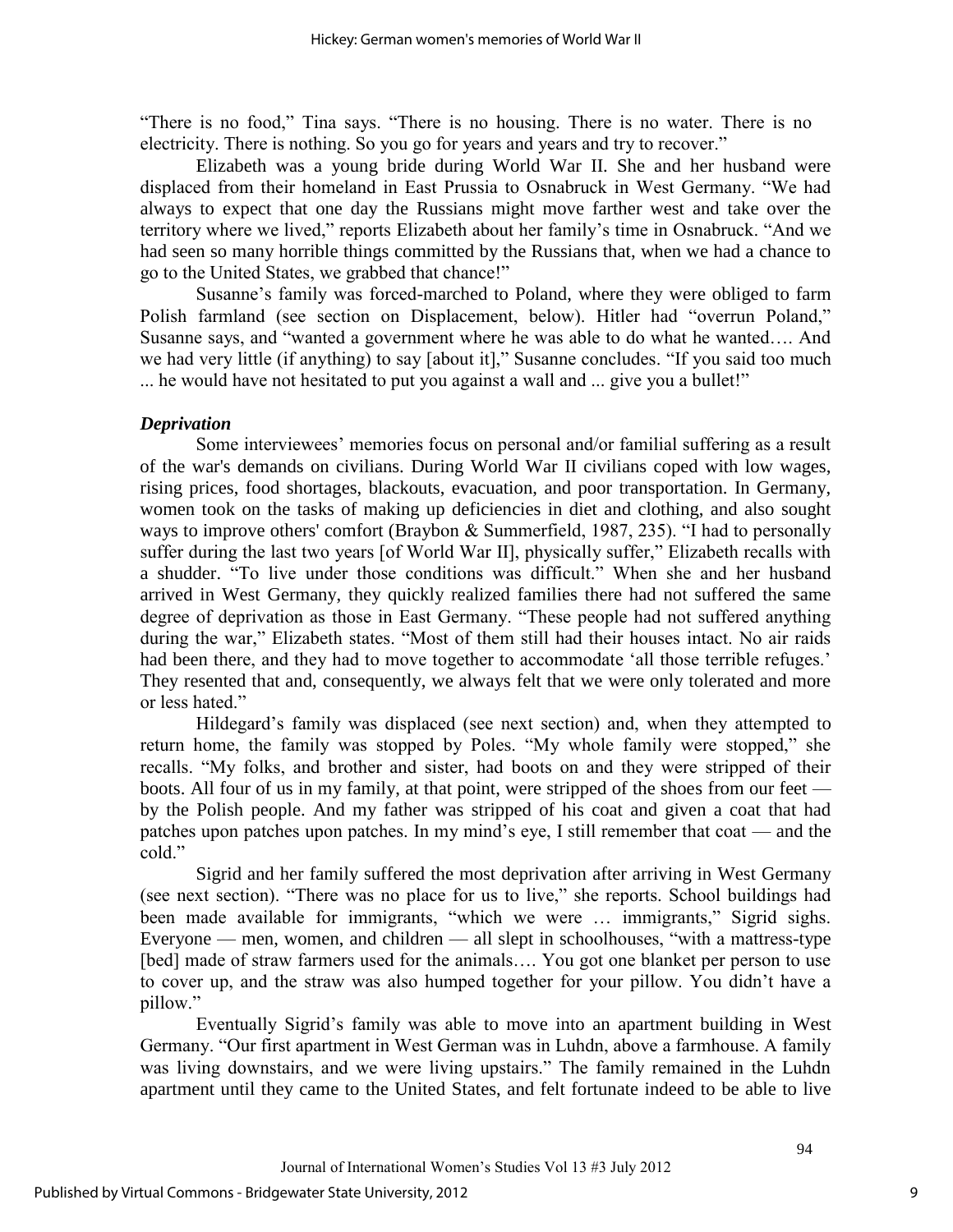together as a family in one enclosed space. "Many people were given barracks, you know, like [deserted] army barracks. People got those for housing. The country was just putting up everything possible just to give somebody a roof over their head. If it meant that two families had to live together ... two families lived together until everything was situated," Sigrid explains.

 A cousin in Milwaukee ultimately helped Sigrid and her family come to the U.S. While they continued to live in West Germany, however, the cousin sent the family "care packages. He would send us chicken; we would save that chicken for Christmas. We got another care package; we would save it for Easter. We hardly ever had meat on a sandwich and my Dad was the butcher and he always had a job there — we still didn"t have meat. [What we had] was a type of lard. We called it 'smartz,' We would take bread and just spread this *smartz*, which was like a lard, and we would eat it and I would like it," Sigrid admits.

 It is possible suffering deprivation during wartime makes one stronger, some interviewees believe. Silvia came to the U.S. in the 1970s. Silvia"s older sister and her aunt (the bride of a U.S. soldier) do remember events of World War II. Silvia herself has no personal memories of World War II, but believes her sister"s and aunt"s war experiences motivate them to react differently to everyday events than persons who did not experience the war firsthand. When U.S. Midwestern weather forecasters, for example, "predict a snowstorm … this always amazes me," Silvia laughs. "People just go *crazy*! They run to the grocery store and buy milk and bread and just stock up like this is the end of the world." Americans panic at the least threat of danger, Silvia believes, "Maybe because [we] went through a war and a depression and shortage of food [we] do not react this way."

 Angelique also has no personal memories of World War II. Her mother's stories about the war, however, definitely affected Angelique's upbringing and her sense of self. She feels the deprivations her mother experienced in German during World War II facilitated development of coping skills, which have been passed on to daughter Angelique.

"The stories my mother told me about survival during the Second World War are kind of sad. [She told me stories] about food: even if the food was a little spoiled they still had to eat it because there was nothing to eat, especially after the war. And since they never had refrigeration, her mom taught her how to check the meat so to make sure you still could eat it and didn't get poisoned by it."

Angelique's older brother and her mother "had to flee to the other part of Germany.... She had a hard time. Her stories are … mostly about survival during the war. [Those are] the stories I remember."

 Martha was an adolescent during the war. After the war, as the young wife of an American soldier, Martha"s character seems to have been deeply affected by wartime deprivation. "I married an American GI," she says. "We looked forward to working hard, but getting paid for it." There were no jobs to be had in Germany after the war, Martha recalls, "because everything was destroyed…. There were no jobs. Yes, the war was over in 1945, but in 1952 there still were no jobs to be had."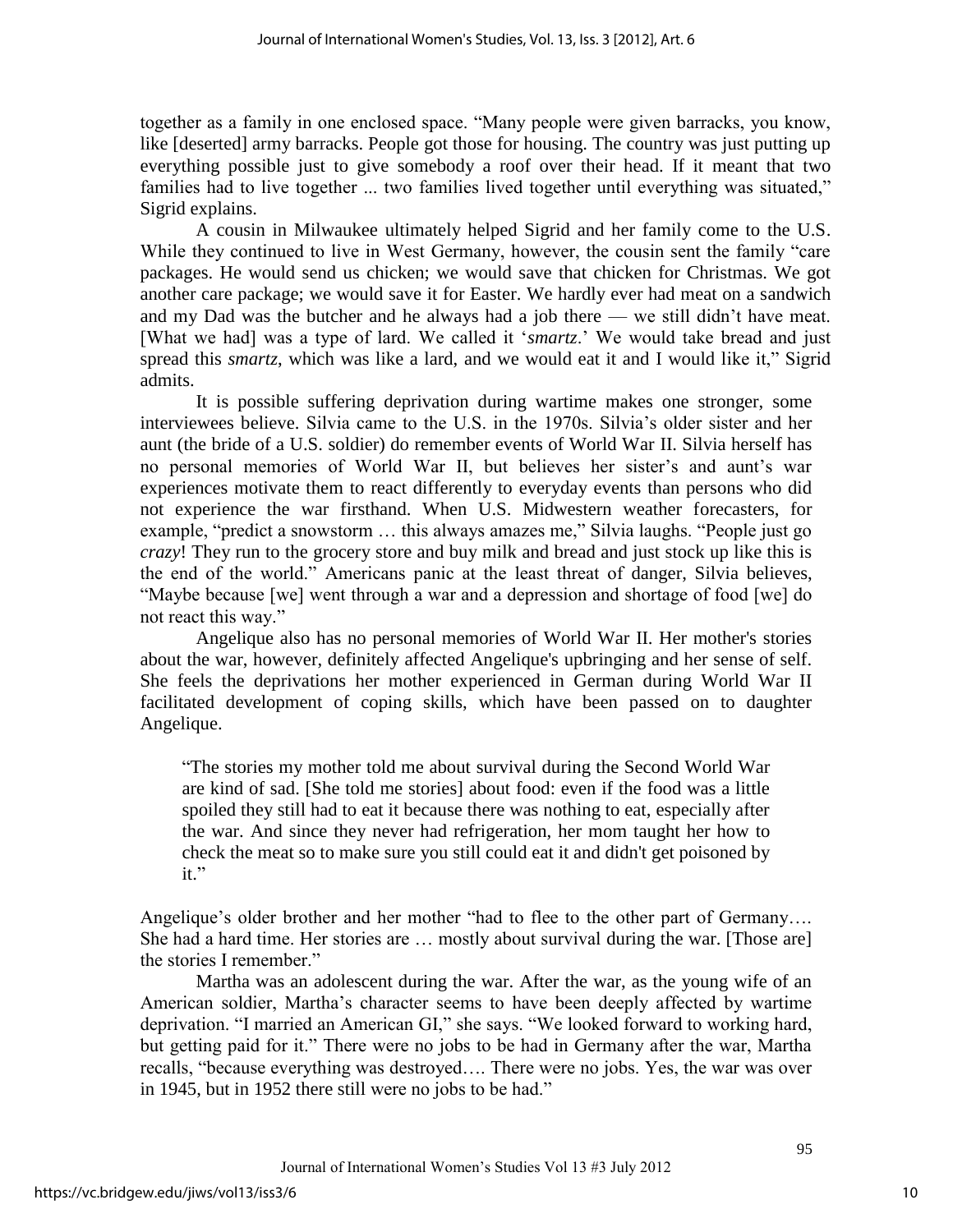"I used to live in a big city that was bombed. At that time Berlin was bombed very heavily," Susanne reminisces. Susanne's terse "Berlin was bombed very heavily" and Martha's brief narrative focusing on post-war goals represent a kind of silence found in oral narratives. Interviewees may refuse to speak of their experiences, or they may speak of them only in general terms. Rosenthal writes about silences noted in British women's World War II narratives, observing that interviewees tended not to speak at length about anxious hours spent in shelters, tragic scenes after air raids, or specific bombing attacks. Instead, narrators tended to "describe how it was in general ... [since] when the women do touch upon [these subjects] it causes them some difficulties" (Rosenthal, 1991, 70). Troeger (1987) also documents silences in women interviewees' narratives, noting material conditions experienced by the German WWII civilian population were structurally comparable to material conditions of trench warfare:

"Firstly, there is the same break in the iterative structure of everyday time. One did not know when the attacks were coming, whether one could sleep at night, whether the electricity would function after the attack, or whether one's house would still be habitable. A response to living with such conditions was ... to live from day to day and not think about tomorrow; to plan for a day, but not produce long-term plans (In Rosenthal, 1991, 70)."

#### *Displacement*

"We left Berlin as a family because Berlin was bombed.... We couldn't stay there, so we went to my grandmother's home village, which was east of Berlin," Gunhild states.

"At the close of the war, my father came back from fighting on the eastern front against the Russians to literally nothing … rubble. His entire town was blown away…. " Sigrid reports sadly. Sigrid"s paternal grandmother already had departed to West Germany by the time her father came back "to what he though was his home … and he continued westward, hoping to meet up with his mother." Finally Sigrid's father came to a town in West Germany where the family had distant relatives. ""Oh, yes! We've seen your mom she's here!' they told him," Sigrid says, remembering the many times her father has told the story. Mother and son were united "with literally nothing but the clothes on their backs."

 Hildegard remembers the specific date her family was forced to flee their home. "We left on January 18 of 1945. People from all directions were trying to flee the front." The family traveled in their wagon until January 21, when they came to a bridge that was blown out. "It was bitter cold," she recalls, "30 [or] 40 [degrees] below zero. We had to turn back." The family stopped for shelter at "a huge brick house, packed with people. My father and brother were trying to sleep in the [nearby] barn … they [took] off of the wagon a feather bed [for warmth], but it was too bitter cold [to sleep]." Early the next morning Elizabeth and her family left the brick house in their wagon. They had traveled less than a mile when they spotted tanks approaching. "We fled out in the open field, and it took maybe fifteen, twenty minutes. But when we came back to the wagon, one horse was injured and one [ran] away." It was still bitterly cold, but now Hildegard and her family must travel on foot. ""Will you go back where you came from?" people asked us," Hildegard explains. "Whoever you talked to, they all wanted to go back where they came from. Everybody was in the same boat, not knowing what to do or which direction to turn."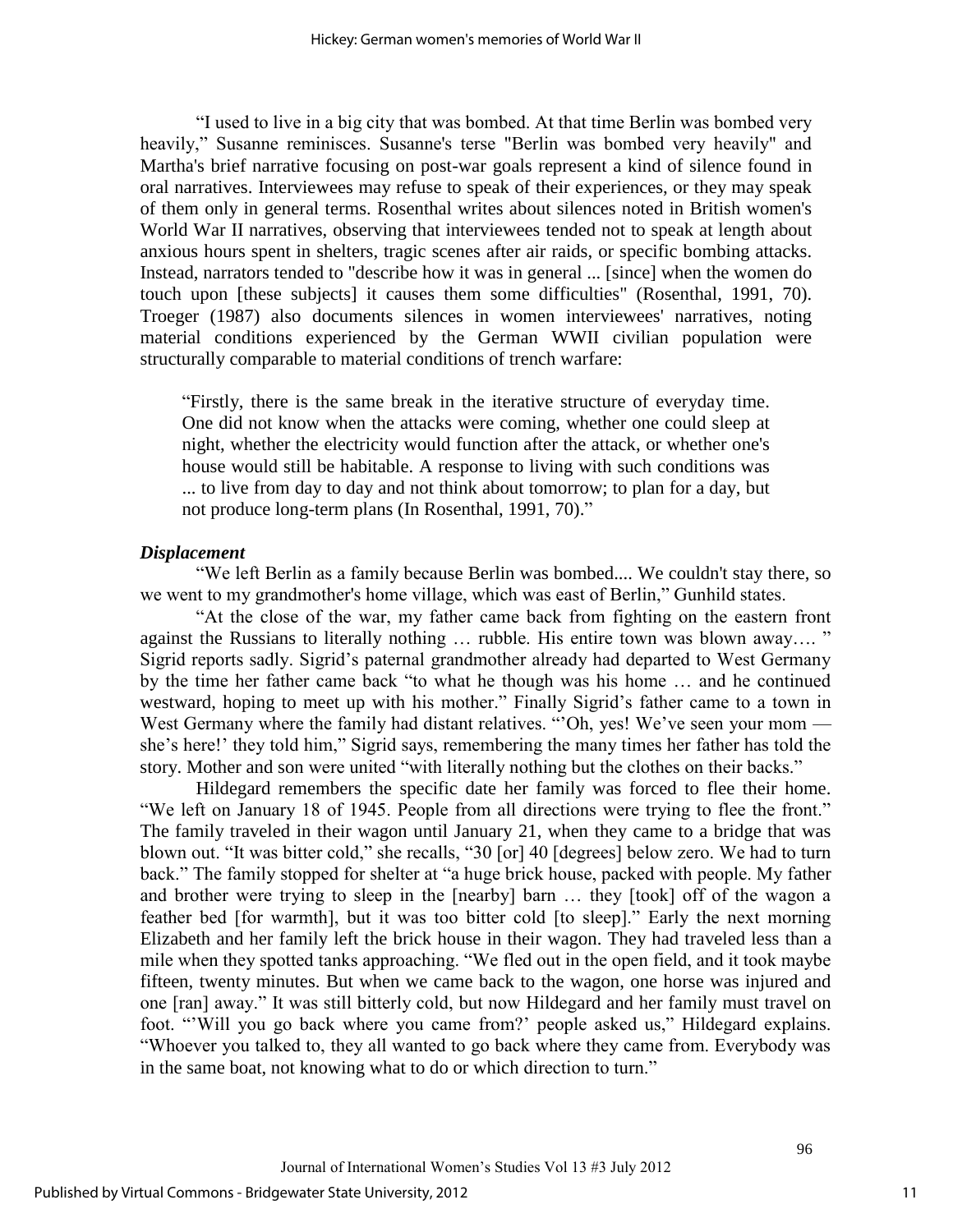At the time they left their home, Susanne's parents "were told we were being taken to [West Germany], which was not true," she reports. "They took us as far as South Poland … where [other] people from Wolynien were taken." Susanne and her family were taken first to a Polish farm, "which my father did not like at all. He always said, "This [farm] is not mine and I should not be here.""

 Europeans experienced displacement during World War II in various ways. Refugees, evacuees from the eastern regions of the old Reich, Christians, those who felt themselves victims of Communism, war prisoners now freed but with no home to return to — all these persons have narratives to explain their unique experiences and represent how these experiences shaped individual lives and characters (Heineman, 1996). Interviewees in this study recalled such experiences differently from each other. Some interviewees rationalized their family's departure as an involuntary uprooting; some chose to live with relatives elsewhere. Still others' initial experience away from home was in refugee camps. The first home Annie recalls, for example, was in a refugee camp. Annie"s refugee camp narrative is unique and contextually rich; it is included here verbatim:

"At the time [my parents] had the chance to come to America we were living in a refugee camp. You know, what kind of life is that? We were living in two rooms, an army barrack, that had been emptied by the armies. [My parents] were fleeing from the Russian army, so they went from one camp to another as the armies got closer. Maybe they would have an hour or two to pack up and go to the next camp, you know, get in a truck or on a train. So, what kind of life was that? They didn't have much of anything and, at that point, there were six kids. So at the last refugee camp there were eight of us in two little rooms. The only way to go was up....

We were in this refugee camp that held about 3,000 people. There was a pump, a central pump for water, and there were two outhouses — one for the men and one for the women — on opposite ends of the camp. And there were ... holes ... all over the place. I remember as a child, when I had to go, sitting on a hole that was about 3 sizes too small! Because I was afraid to [walk all the way to the end of the camp]! This may seem silly [to others], but it was really something to me. And we had to use leaves because we didn't have [toilet] paper. That is the kind of life we led.

At six [years of age] we started first grade in the camp. I remember going to school with Emma, and taking our little tin cups to school to get our Red Cross dry milk. That's about all the milk we ever had ... we didn't have much food. My mom would make do with [little] food. In the refugee camp we would get eggs once in a blue moon, and we wouldn't have much fruit. So if you did get an egg, she could put a lot of flour and other stuff with it to make it last.

A man from World Church Relief came to our refugee camp. He and a Lutheran minister (there is a [church] building in the camp) visited different

12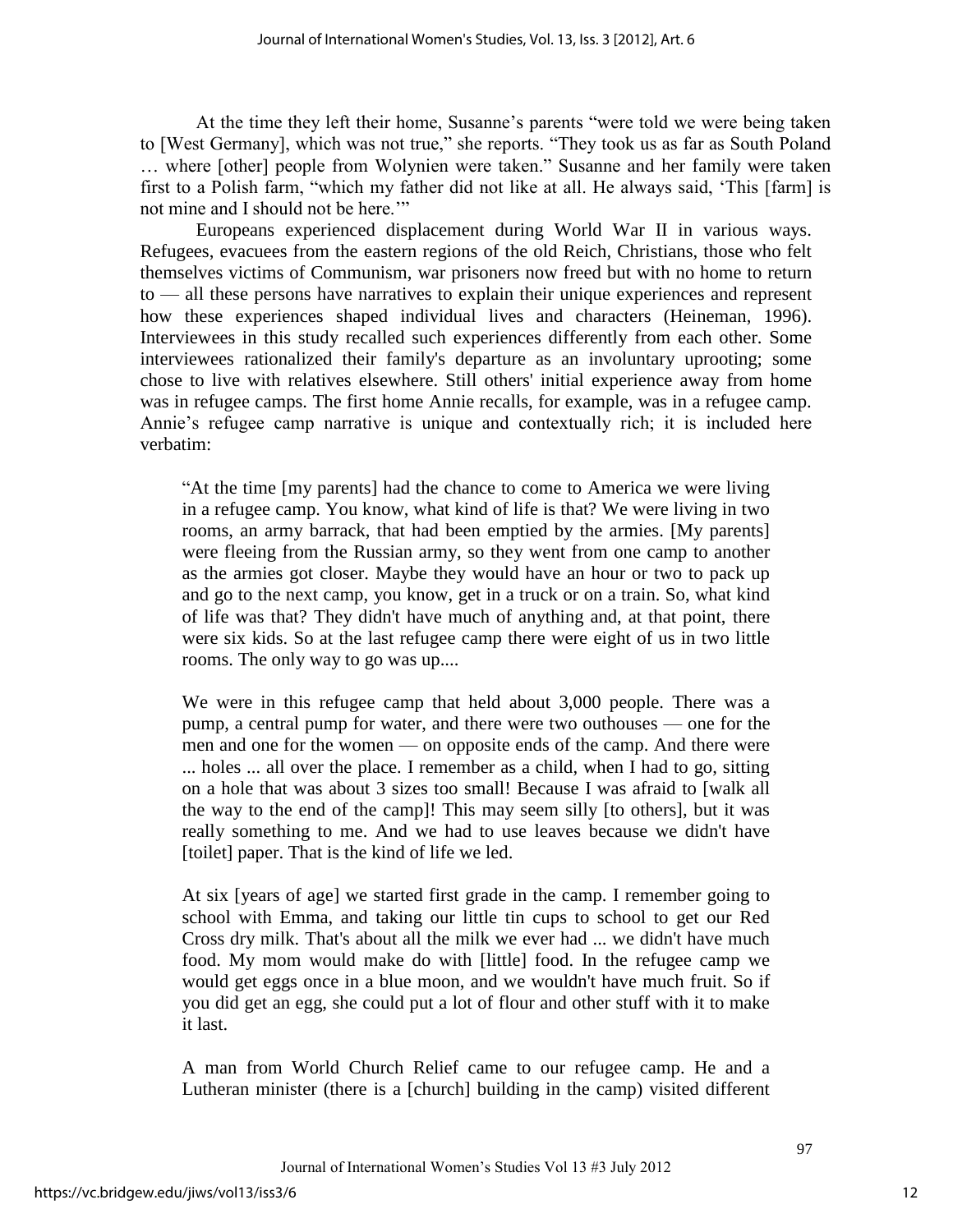families, and they were trying to choose some families that would be suitable to send to America ... that they could find sponsors for. And because my dad was hardworking and he had held an office, and his family was clean and he worked hard and he had good qualities, they thought someone would sponsor [us]. So, we were chosen.

But it wasn't until about six weeks later that we actually found out that we were chosen, or that we could go, because we had to go through all kinds of medical examinations. If even one of us had a disease or [was] crippled in any way, we wouldn't have gotten to go. The only way to go would have been to leave that sick child or the sick person [behind]. In fact, some families did that. We knew of a family that left [behind] their child that had some kind of lameness or polio ... they left him back with an older brother that was married. So they really gave some thorough examinations. We just went from one doctor to another. I remember being naked and being powdered for ... lice [shudders].

Then [six weeks later] in October, we went to a town called Bremerhaven. We were in [the new camp] for two weeks. This camp was a nice facility — with running water and nice beds — and clean, because that's where they brought the refugees for the last two weeks before they were sent to America. There we learned songs like "I've Been Working on the Railroad" and "God Bless America", and a few things like "hello", "goodby", "thank you" ... you know, just a few phrases, but they were trying to get us ready for America. "

 Displacement also is experienced as *identity displacement* when one"s homeland is drastically changed by wartime circumstances. As Susanne recalls it, for example, "There was such a difference of life in the East than in West Berlin... like going back in time. The buildings ... nothing was taken care of."

 Gunhild remembers when the [Berlin] wall was built. She was on vacation with friends in Western Germany when the group heard a temporary wall had been erected. The temporary wall "became a very deadly permanent wall," Gunhild recalls, "very tall … two big walls with a strip of land in between that was "No Man"s Land."" The Wall became a divisive force in many lives. "Families became divided," Gunhild states. "Friends were divided…. For the most part, it was impossible for people from [the] Western [side] to go to the Eastern [side]." Gunhild's narrative continues:

"Many changes happened during the existence of the wall. For a while all this was very strict… Then … retired people could move from the eastern part of Germany to the western part because they were not productive people, so they were let go. Young people could not leave the eastern part of Germany to go to the western part. That was something impossible which created the fatal attempts to cross the border, cross the wall. Many, many people lost their lives attempting to do that. Many people did come over, and there were secret ways of helping those who wanted to come over.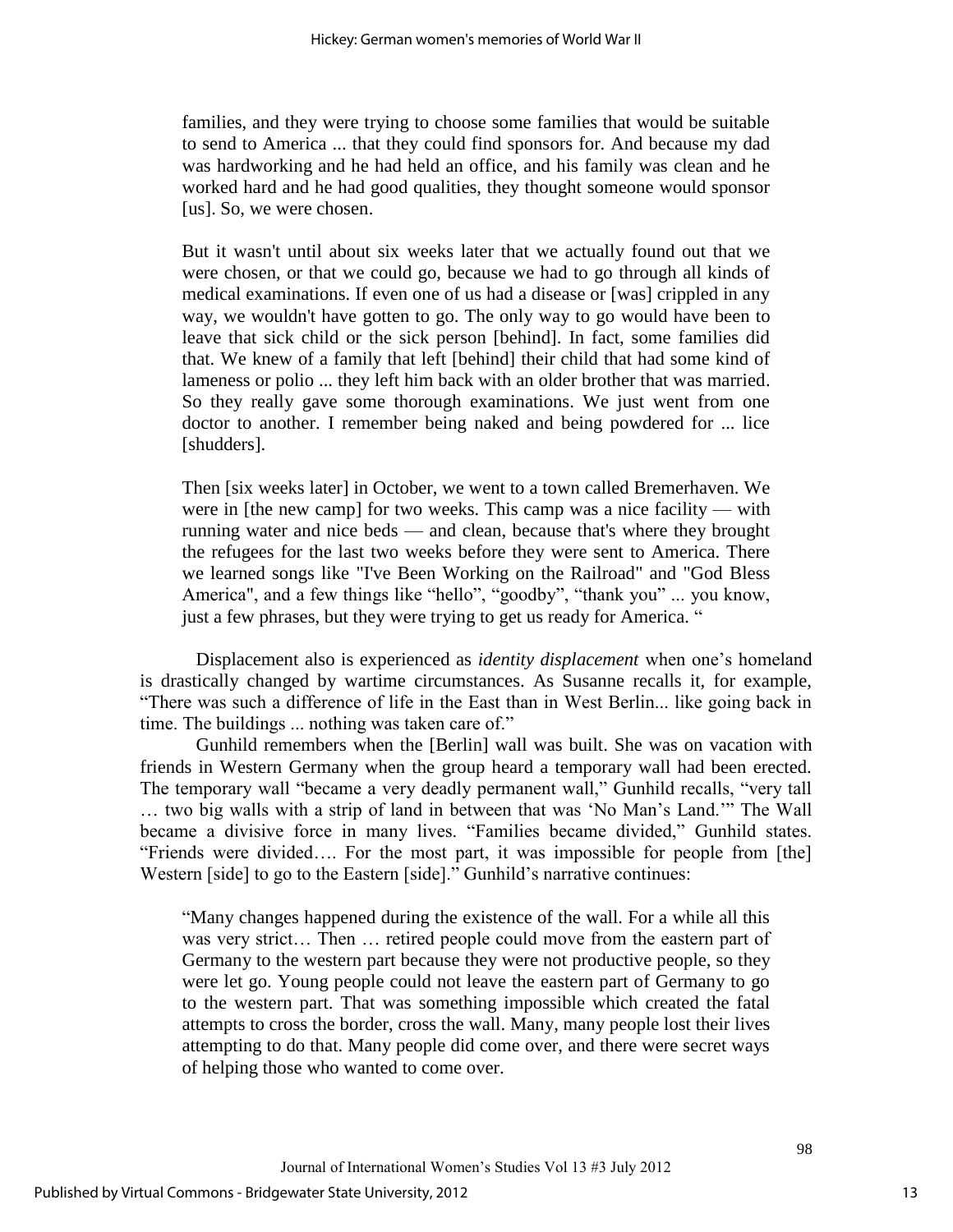It was not only the will of the people that finally brought the wall down, but obviously it was politics in the highest courts to agree to that. America had a very big role in that."

 Gunhild and her family think it is wonderful that people now are able to go back and forth between East and West Germany. "But Germans are not easily moveable," she confesses. East Germany, or the German Democratic Republic, was poorer than West Germany (the Federal Republic of German). According to Stephan Gowens (2009), compared with their West German neighbors, East Germans experienced "lower pay, longer hours, and fewer and poorer consumer goods … and restrictions on travel to the West" (p. 1). "Having lived under the Eastern regime, [where there were fewer opportunities for] education, information, and jobs," Gunhild continues, "has made [the people] fearful and pessimistic, and very touchy when the West Germans come with all the freedom they have had and you haven"t [had]."

### **Conclusion**

The purpose of this study was to explore U.S. European women immigrants' memories of the World War II and, in so doing, to add diverse voices to the available literature on World War II civilian experiences. Anthropologist Paul Farmer tells us that personal and family narratives of "Holocaust, exile, and diaspora" bring the past into the present (in Rylko-Bauer, 2004, 9). Such stories can convey what happened to people just prior to the war, during the war, and in the wake of World War II: how did people feel? what did they think? how did they pick up the shattered fragments of their lives? Personal and family narratives also provide primary historical sources for contemplating the larger social processes at work during the lifetimes of the narrators. In the case of oral history interviews about individuals' and their family members' experiences during 1935-1950, such narratives offer unique insights into events and forces that shaped the World War II era and its aftermath, and serve to remind us of ongoing catalysts for violence and oppression at work in the present.

Previous scholarship on Germans" WWII experience tends to ignore the everyday and family experiences of civilians (Popper, 2003). This study challenges simplistic views of Germans as perpetrators of war through exploration of civilian German women's personal narratives. Interviewees' memories of the war itself, of fleeing from their homeland, and or adjusting to new social and cultural frameworks are highlighted.

 The ten oral histories excerpted here do not focus on the millions of Poles evicted from their villages, the tens of millions of Europeans who died or who were imported as slave laborers, or the tens of millions who died in concentration camps or prisoner-of-war camps. The women immigrants interviewed do not, I believe, intentionally omit key issues of the war itself from their narratives. Instead, these interviewees talk about civilian and war memories that held or gained importance within the context of their own lives and the lives of their families. The interviewees emphasize those World War II memories that helped shape their identities, and those that continue to affect the lives of the immigrant women or their family members.

 Feminist oral history scholars suggest women's conversations with each other tend to place greatest emphasis on social contexts. For many women, the most important social context is the family — its relationships, conflicts, life cycle events, and the work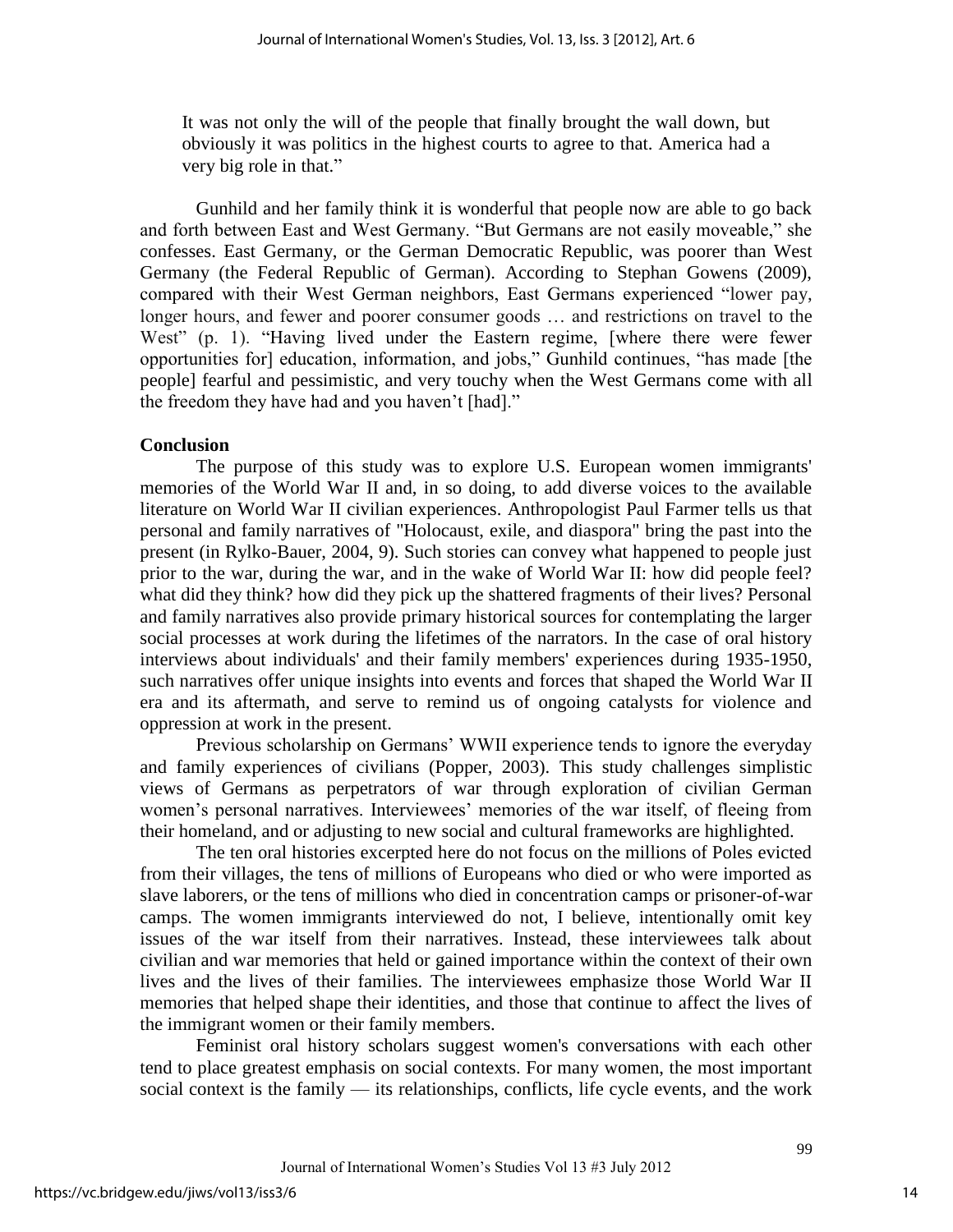relevant to family ties. Rather than being based upon descriptions of battle or war tactics, the narratives featured here illuminate everyday experiences of German civilians during World War II. Perhaps these 10 women"s narratives do not offer new information about specific battles or military strategies. They do, however, bring to light personal civilian accounts of survival, determination, hope, and the importance of interdependence. Moreover, the teachings such stories bring have gained new prominence in our global society.

 War narratives have been dominated by a male focus, with the experiences of male soldiers serving as the main unit of analysis. Research on Germans' roles during WWII has focused primarily on Nazi philosophy or actions. An examination of alternative perspectives, such as those of women civilians, would bring fresh insight into our understandings of the myriad effects and repercussions of international conflict while also providing a more gender-balanced understanding of specific wars and the general concept of warfare. Perhaps these 10 women"s stories will serve as an impetus for research that broadens the way scholars think about war.

#### **References**

- Anderson, Kathryn, & Jack, Dana C. (1991). Learning to listen: Interview techniques and analyses. In S. B. Gluck, & D. Patai (Eds.), *Women's words: The feminist practice of oral history*. New York: Routledge, 11- 26.
- Barber, M. (2005, Spring). Hearing women's voices: Female migration to Canada in the early twentieth century. *Oral History 33*, 1, 68-76.
- Barnett, R. (2004). The acculturation of the Kindertransport children: Intergenerational dialogue on the Kindertransport experience. *Shofar: An Interdisciplinary Journal of Jewish Studies, 23*, 1, 100-108.
- Becker, E. (1998). *When the war was over: Cambodia and the Khmer Rouge revolution*. New York: Simon & Schuster.
- Benford, R. D. (1996). Whose war memories shall be preserved? *Peace Review, 8*, 2, 189-194.
- Braybon, G., & Summerfield, P. (1987). *Out of the cage: Women's experiences in two world wars*. Pandora.
- Carlson, W. L. (1972). Alcohol usage of the nighttime driver. J*ournal of Safety Research, 4,* 1, 12-25.
- da Rocha Lima, V. (1984). Women in exile: Becoming feminist. *International Journal of Oral History, 5*, 2, 81-99.
- De Fina, Ana (2003). *Identity in narrative: A study of immigrant discourse*. Amsterdam: John Benjamins Publishing Company.
- Errante, A. (2000,March). But sometimes you"re not part of the story: Oral histories and ways of remembering and telling. *Educational Researcher*, 16-26.
- Gilligan, C. (1982). *In a different voice*. Cambridge, MA: Harvard University Press.
- Gluck, S. B., & Patai, D. (1991). *Women's words: The feminist practice of oral history*. New York: Routledge.
- Gowans, S. (2003). What"s left: Democracy, East Germany, and the Berlin Wall. *WordPress*. Retrieved at [http://gowans.wordpress.com/2009/10/25/democracy](http://gowans.wordpress.com/2009/10/25/democracy-east-germany-and-the-berlin-wall/)[east-germany-and-the-berlin-wall/](http://gowans.wordpress.com/2009/10/25/democracy-east-germany-and-the-berlin-wall/) on July 6, 2012.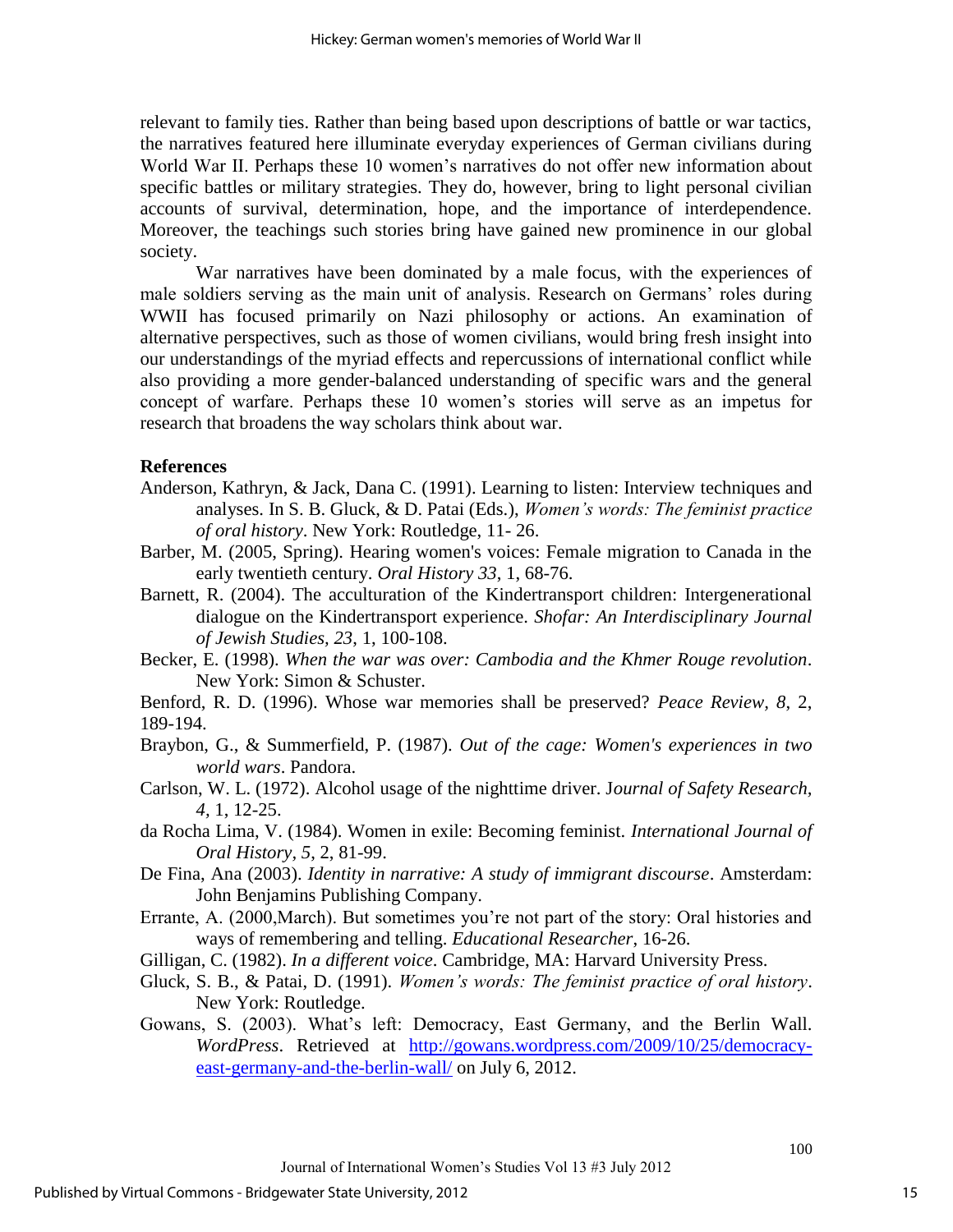- Halliday, M. (1994). Review of D. Richardson and V. Robinson (Eds.) Introducing women's studies. *Gender & Education, 6,* 1, 105-107.Hamilton, Paula (2005). Changing memories of World War II. Keynote address presented at the Annual Conference of the Oral History Society, London: July 1-3, 2005.
- Heineman, E. D. (2001a). Complete families, half families, no families at all. *Central European History, 29*, 1, 19-60.
- Heineman, E. D. (2001b). Age and generation in women's history: Whose mothers? *Journal of Women's History, 12*, 4, 138-163.
- Heineman, E. D. (1996, April). The hour of the woman: Memories of Germany's 'crisis years' and West German national identity. *American Historical Review*, 354-395.

Jacoby, S. (1979). *The possible she*. New York: Farrar, Straus, & Giroux.

- Kelson, G. A., & DeLaet, D. L. (1999). *Gender and immigration*. New York: New York University Press.Kilshaw, S. (2005). Using the war: Changing memories of World War Two. Paper presented at the Annual Conference of the Oral History Society, London: July 1-3, 2005.
- Krause, C. A. (1991). *Grandmothers, mothers, and daughters Oral histories of three generations of ethnic American women*. Boston, MA: Twayne.
- Macey, B. (1991). Social dynamics of oral history making: Women's experiences of wartime. *Oral History 19*, 2, 42-48.
- Miles, M. B. & Huberman, A. M. (1994). *Qualitative data analysis (2nd ed.)*. Thousand Oaks, CA: Sage.
- Minister, K. (1991). A feminist frame for the oral history interview. In S. B. Gluck, & D. Patai (Eds.), *Women's words: The feminist practice of oral history*. New York: Routledge, 27- 41.
- Neisser, U. (1994). Self-narratives: True and false. In U. Neisser & Fivush (Eds.), *The remembering self*: Construction and accuracy in the self narrative, 1-18. Cambridge: Cambridge University Press. .
- Peterson, V. S., and Runyon, A. S. (1993). *Global gender issues*. Boulder, CO: Westview Press.
- Popper, N. (2003, October 3). Germans reexamine their own WWII suffering. *The Jewish Daily Forward*. Retrieved at [http://forward.com/articles/8245/germans](http://forward.com/articles/8245/germans-reexamine-their-own-wwii-suffering/)[reexamine-their-own-wwii-suffering/](http://forward.com/articles/8245/germans-reexamine-their-own-wwii-suffering/) on July 6, 2012.
- Portelli, A. (2003). *The order has been carried out: History, memory, and meaning of a Nazi massacre in Rome*. New York: Palgrave Macmillan.
- Rosenthal, G. (1991). German war memories: Narrability and the biographical and social functions of remembering. *Oral History, 19,* 2, 34-41.
- Rylko-Bauer, B. (2004). Introduction: Bringing the past into the present: Family narratives of Holocaust, exile, and diaspora. *Anthropological Quarterly*, 7-10.
- Schneider, B. (1998). *Exile: A memoir of 1939*. (originally written in 1960). Translated from the 1960 original by E. Bourguignon and B. H. Rigney.
- Smith, J. E. (1985). *Family connections: A history of Italian and Jewish immigrant lives in Providence, Rhode Island 1900-1940*. Albany, NY: State University of New York Press.
- Stewart, L. P., Stewart, A. D., Friedley, S. A., & Cooper, P. J. (1990). *Communication between the sexes: Sex differences and sex role stereotypes (2nd ed.)*. Scottsdale, AZ: Gorsuch Scarisbrick.